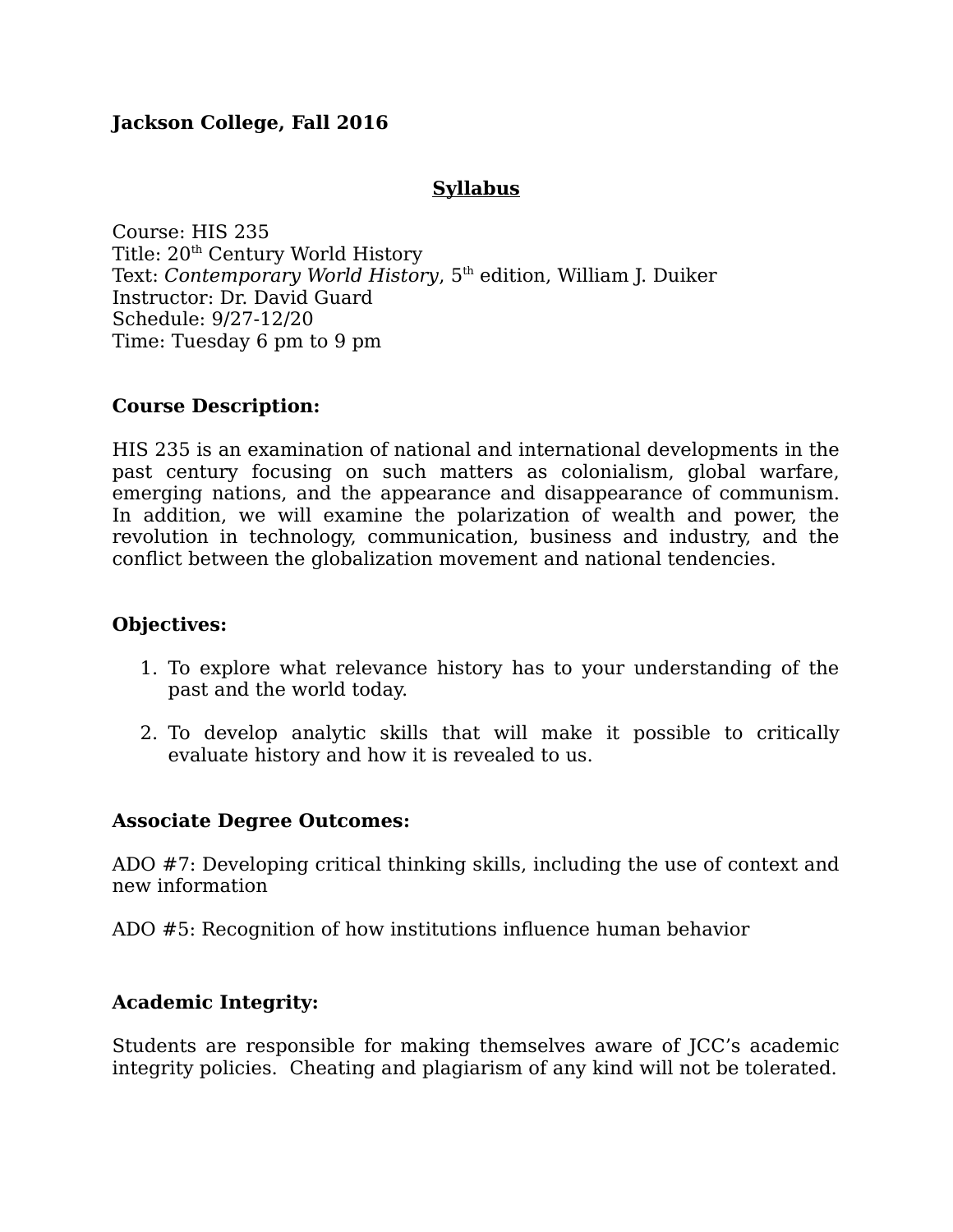## **Attendance:**

Regular attendance is required. Please see me if you have any conflicts that cannot be avoided.

## **General Courtesy Guidelines:**

- 1. Class attendance is essential. If you do not attend class regularly, you will likely earn a poor grade.
- 2. Tardiness and leaving class early will not be tolerated. Arriving late and leaving early is disruptive and disrespectful.
- 3. No food or drinks in class.
- 4. Treat others with respect. It is fine to disagree with someone's opinion, but it is not acceptable to disrespect, demean, belittle, interrupt, or shout down others.

# **Grading Scale:**

| 93-100 % | 4.0     | A  |
|----------|---------|----|
| 86-92    | 3.5     | BA |
| 81-85    | 3.0     | B  |
| 76-80    | 2.5     | CВ |
| 71-75    | 2.0     | C. |
| 66-70    | 1.5     | DC |
| 60-65    | $1.0\,$ | D  |
| $0 - 59$ | 0.0     | E. |

## **Assignments:**

| Attendance and participation:      | 50 points      |
|------------------------------------|----------------|
| Midterm and final examination:     | 50 points each |
| Out of class essays (three total): | 50 points each |
|                                    |                |

Total possible points: 300

## **Course topics and schedule:**

| 9-27      | Introduction and historical overview.                 |
|-----------|-------------------------------------------------------|
| $10 - 4$  | Industrialization and imperialism. Text chapters 1-3. |
| $10 - 11$ | World War I and its impact. Chapter 4.                |